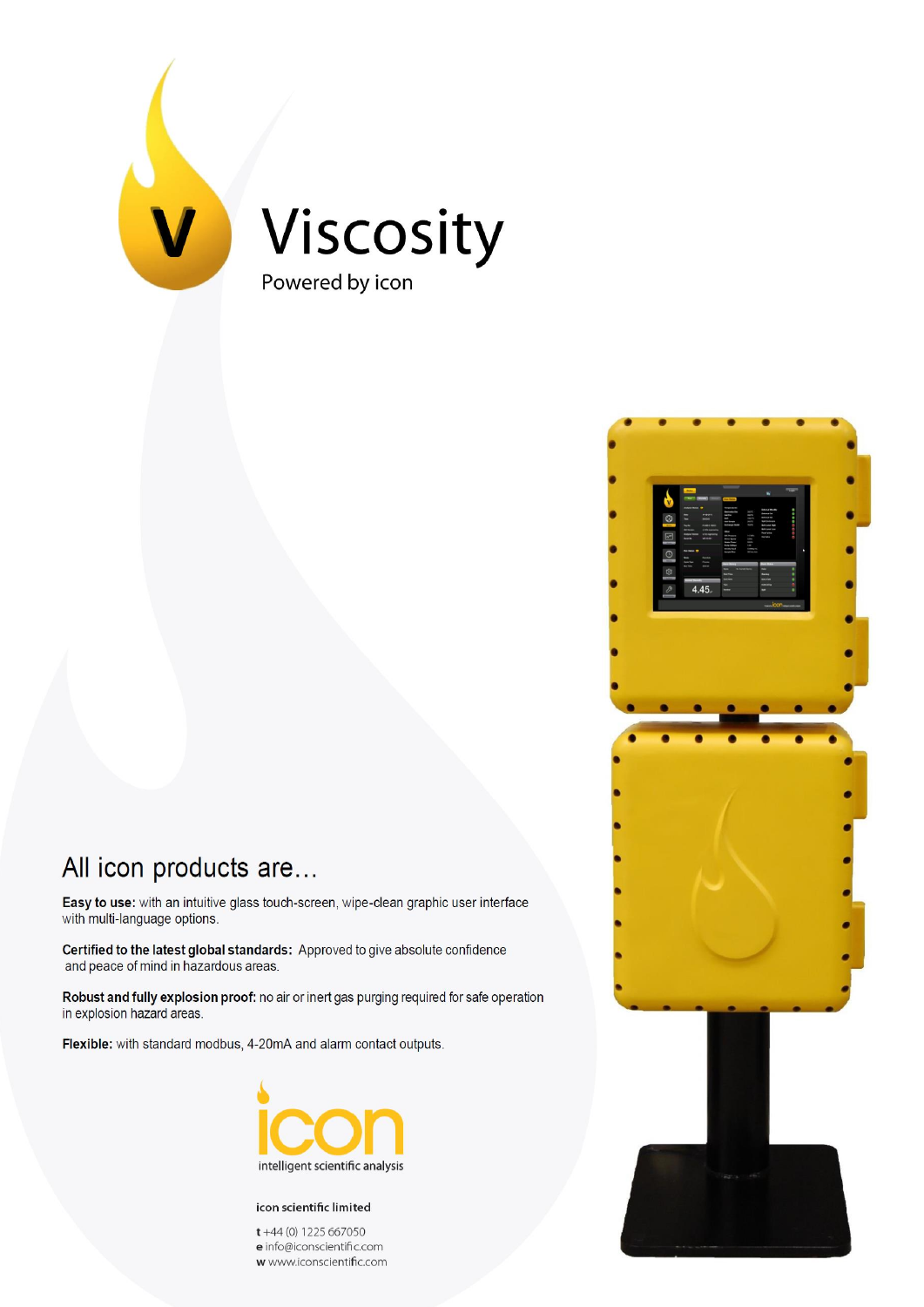## What does it do?

The Viscosity Analyser is used to measure the dynamic viscosity of a range of petroleum products including lube oils, lube oil stocks, biodiesel and fuel oils.

Kinematic viscosity may also be calculated with a density input.

The results obtained may be directly correlated to standard test methods such as ASTM D445 .

### How does it work?

The unit works by measuring the differential pressure across a capillary tube at constant and variable flow rates using a variable speed metering pump. In this way a single capillary tube can be used for a wide range of viscosity measurements. Precise temperature control is achieved by immersing the measuring capillary in a small stirred heated oil bath.. The unit can accommodate a wide range of pressures and temperatures at the inlet and can return sample direct to the process.

## Why choose the icon scientific Process Viscosity Analyser?

**Proven reliable measuring principle:** The determination of viscosity by capillary tube measurement is the most widely accepted industry standard.

**Rugged explosion proof construction:** No purge gas required, analyser is rated to IP 66/67 suitable for installation in harsh environments.

**Wide range of measuring temperatures and sample inlet and outlet conditions:** Minimises the need for addition sample handling components simplifying system design.

**User friendly multi-language interface:** Uses the same common PC system as the other icon analysers with user friendly 17" glass touchscreen graphic user interface with full size plotting of all parameters.

**Auto calibration and validation:** the analyser can be programmed to perform automatic validation and calibration on demand or on a timed basis.

**Standard Modbus output:** as well as 4-20mA outputs and alarm contacts the unit has a standard Modbus RS485 wired output (fibre optic optional) and LAN Ethernet connectivity.



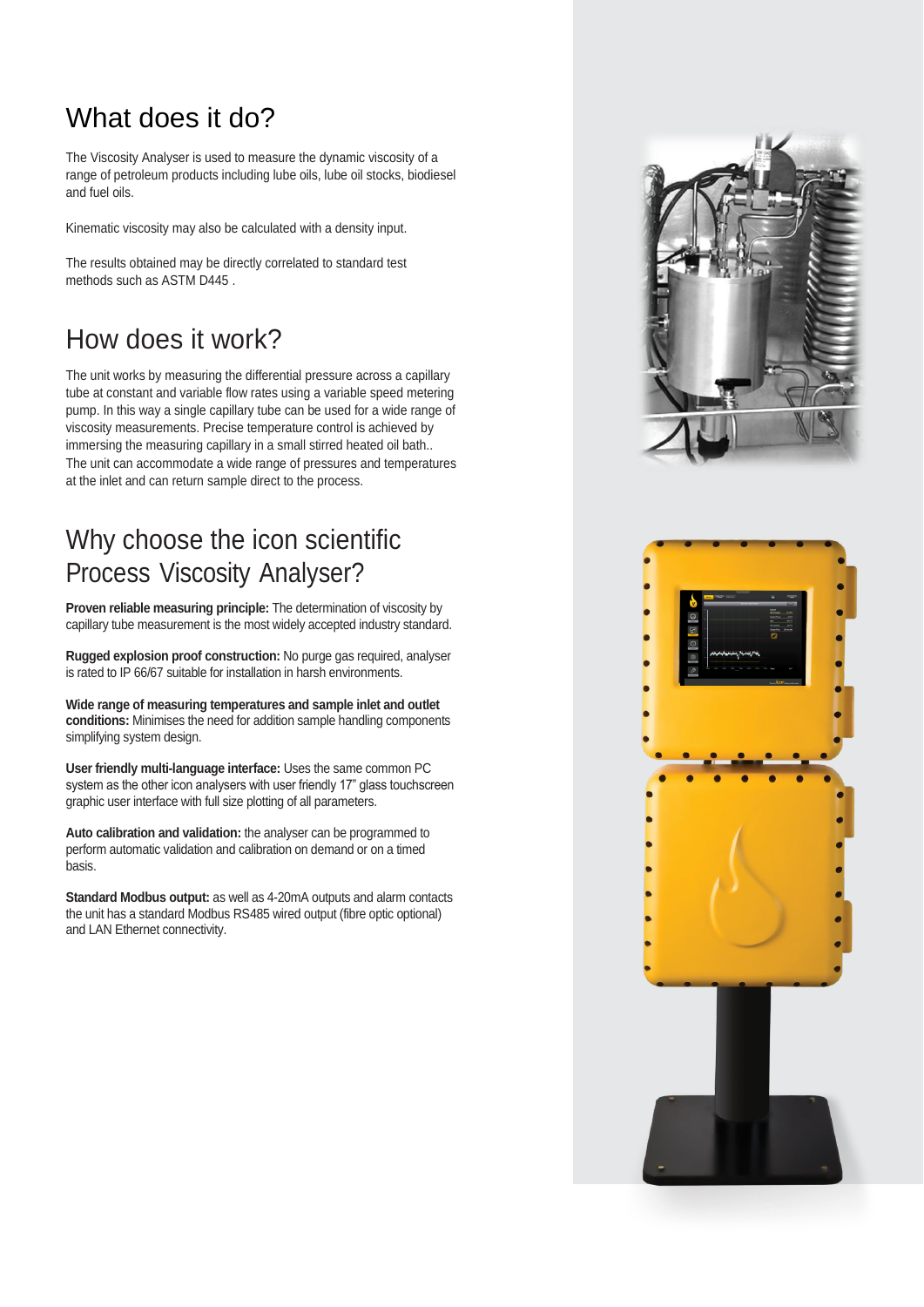#### **Specification**

 $\ddot{\phantom{a}}$ 

L

j.

| <b>Standard Measuring Range</b>    | between $0-10$ and $0-200cP$                                                                                                 |
|------------------------------------|------------------------------------------------------------------------------------------------------------------------------|
| Maximum Measurement<br>Temperature | 135°C                                                                                                                        |
| Repeatability                      | Within the repeatability criteria of<br>the ASTM D445 test for the type of<br>product under test and the<br>measuring range. |
| Response Time                      | <90 sec to register 90% of a step<br>change in viscosity at the analyser<br>inlet.                                           |

#### **Sample Requirements**

| Filtration                       | Filtered to 10 microns or better.                                                                                               |
|----------------------------------|---------------------------------------------------------------------------------------------------------------------------------|
| Maximum Static Sample Pressure   | 15 barg                                                                                                                         |
| Maximum Inlet Viscosity          | Typically 50cP but application<br>specific, consult icon.                                                                       |
| Sample Temperature at Inlet      | Bath (measuring) temperature +/-<br>50°C. For samples above the<br>measuring temperature additional<br>coolant may be required. |
| Sample Flow                      | 1-5.l/hr                                                                                                                        |
| <b>Utility Requirements</b>      |                                                                                                                                 |
| Power                            | 115VAC 50Hz, 230VAC 50Hz<br>115VAC 60Hz, 230VAC 60Hz<br>1000VA                                                                  |
| Coolant                          | A suitable coolant to be provided if<br>the sample inlet temperature<br>exceeds the measuring<br>temperature. Consult Icon      |
| <b>Installation Requirements</b> |                                                                                                                                 |
| Location                         | Unit must be located out of direct<br>wind sun and rain                                                                         |
| <b>Ambient Temperature</b>       | $+5$ to $+40$ Deg.C                                                                                                             |
| <b>Ambient Humidity</b>          | 0-95% RH, non-condensing.                                                                                                       |
| <b>Control System</b>            |                                                                                                                                 |
| <b>Control System</b>            | Based on fan-less industrial PC<br>with solid state hard drive.                                                                 |
| Graphical User Interface(GUI)    | 17" dual-touch, touch-screen panel<br>that can be wiped clean and<br>operated with gloved hands                                 |

Language **Screen Language Selectable** 

|  | <b>Inputs/Outputs</b>               |                                                                                                                                                                                                                                                                                                                                                                                                                      |
|--|-------------------------------------|----------------------------------------------------------------------------------------------------------------------------------------------------------------------------------------------------------------------------------------------------------------------------------------------------------------------------------------------------------------------------------------------------------------------|
|  | Analog Output                       | 1 x 4-20mA active isolated output<br>is provided.                                                                                                                                                                                                                                                                                                                                                                    |
|  | Communications                      | Modbus RTU over RS485,<br>Ethernet (TCP/IP) or optional fiber<br>optics.                                                                                                                                                                                                                                                                                                                                             |
|  |                                     | Optional OPC c/w server software<br>over RS485.                                                                                                                                                                                                                                                                                                                                                                      |
|  | Analog Inputs                       | The analyser can read in up to 2<br>active 0-10V or 4-20mA signals.<br>These inputs may be named<br>scaled and displayed and the<br>values can have alarm levels<br>associated with them.                                                                                                                                                                                                                            |
|  | Digital Inputs                      | Optionally, the analyser can<br>monitor up to four volt free external<br>contacts. The contacts can be<br>allocated names for screen display<br>and may be included in the alarm<br>table                                                                                                                                                                                                                            |
|  | Alarms                              | Any available alarm condition<br>within the analyser may be<br>allocated as active or inactive.<br>Active alarms are notified on<br>screen and stored in the alarm<br>history table. Active alarms can be<br>set by the user to activate a<br>warning alarm contact or a fatal<br>alarm contact. A warning alarm is<br>for notification only while a fatal<br>alarm causes the analyser to<br>suspend its operation. |
|  | <b>Contact Outputs</b>              | In addition to the above Alarm<br>contacts the analyser also provides<br>the following contact outputs.                                                                                                                                                                                                                                                                                                              |
|  |                                     | New Result: a 10 second contact<br>to notify that a new analyser result<br>is available.                                                                                                                                                                                                                                                                                                                             |
|  |                                     | Data Valid: this contact will<br>operate if the analyser is operating<br>but the data is not valid because<br>calibration or validation is in<br>progress or the analyser is being<br>run in manual mode.                                                                                                                                                                                                            |
|  |                                     | <b>Calibration/Validation: indicates</b><br>that the analyser is in<br>calibration/validation.                                                                                                                                                                                                                                                                                                                       |
|  |                                     | Spill Alarm: This contact will<br>operate in the case of a leak being<br>detected in the analyser enclosure.                                                                                                                                                                                                                                                                                                         |
|  |                                     | All contact ratings are 24VDC 0.5A,<br>230VAC. 1A                                                                                                                                                                                                                                                                                                                                                                    |
|  | <b>Certification</b>                |                                                                                                                                                                                                                                                                                                                                                                                                                      |
|  | <b>Hazardous Area Certification</b> | The icon Viscosity analyser is<br>ATEX, IECEx certified Exd for zone<br>1or zone 2 use IIB+H2 T6. It is<br>also ETL listed for Canada and the<br>USA Class1, Div1, groups B,C,D.                                                                                                                                                                                                                                     |
|  | <b>IP Ratings</b>                   | Tested and certified to IP67 (dust<br>tight and protected from temporary<br>total immersion in water).<br>Classification broadly equivalent to                                                                                                                                                                                                                                                                       |

NEMA 6